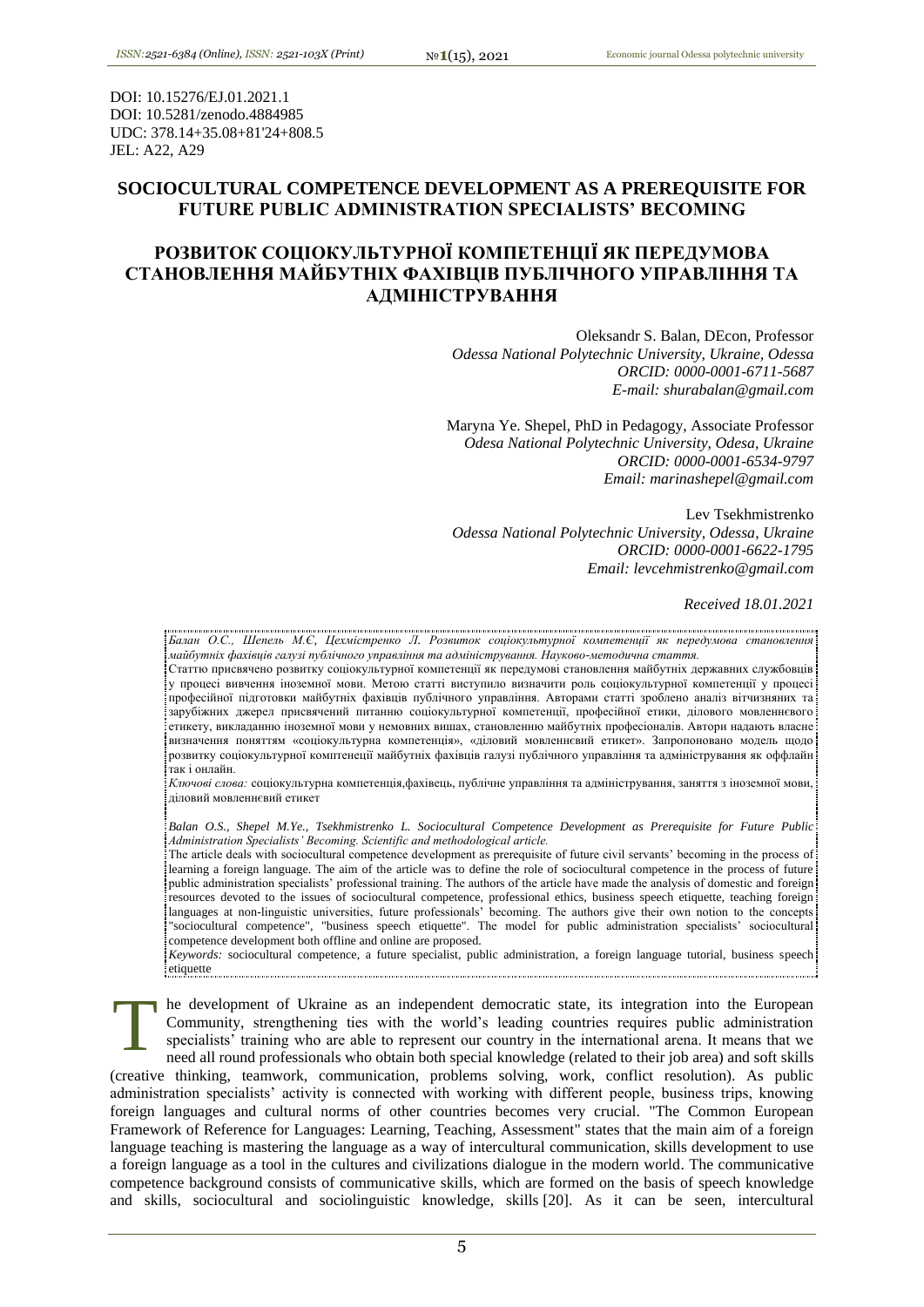communication consists not only communicative skills but also sociocultural and sociolinguistic knowledge. Thus, future public administration specialists' sociocultural competence development becomes relevant.

## **Analysis of recent researches and publications**

In the research papers of Ukrainian and foreign scientists one can find different viewpoints devoted to sociocultural competence: O. Havrilova [6], R. Kelembet, O. Peycheva [8], A. Bogush [3], O. Tarnauz [16], U.I. Kopzhasarova, B.A. Beisenbaieva, A.T. Kikimova [9], S. Amelina, L. Azzolini, V. Hamanyuk, N. Zhdanova [1], S.Kukharonok, I. Svyrydenko [10], V. Mynka [11], K.Nihametzianova [13], O Khunoi, A. Boudjelal [23]; professional ethics and business speech etiquette: S. Amelina [2], I. Bostan, C.Costuleanu, E. Horomnea, M. Costuleanu [20], O. Bratkova [4], M. Ogrenich [14], V. Vetrinskaya, T. Dmitrenko [26], teaching foreign languages at non-linguistic universities: A. Bagateeva, Yu. Ryseieva, A. Vasylieva, R. Haraieva [19], N. Bulharu [5], C.G. Gökhan Cansiz [23], L. Moroz, A. Dubrova, V. Trofimchuk [12], S. Muntian [25], L. Varečková, J. Pavelková [27]; the issues of future specialists' becoming, professional orientation and development: S. Alaghmand, F. Mozaffar, S.B. Hosseini, B.S. Sedghpour [18], H. Yavorska [17].

# **Unsolved aspects of the problem**

However, the analysis of scientific, psychological and pedagogical literature has shown that not enough attention is paid to future civil servants' sociocultural competence development.

*The aim of the article* is to define the role of sociocultural competence in future public administration specialists' professional training.

# **The main part**

Branching the concepts of "competence" and "competency" is important in our study. In the reference literature, "competence" is defined as a good knowledge of something, the scope of authority of any organization, institution or a person [14, p.874]. The Glossary of the European Training Foundation regards competence is "as the ability to do something well, effectively in accordance with the employment requirements, as the ability to perform special job functions" [7, p.63] and four competence models are given: "the model on personality parameters; the model for solving problems; the productive activity model; the performance management model" [6, p.69]. The notion of "competent" is distinguished as: who has sufficient knowledge in any field; who is well acquainted with something; clever; who is based on knowledge; qualified; who has certain powers; full-fledged; sovereign [13, p.874]. Thus, competency can be considered as a good awareness in any field. Competency is the ability to fulfill a certain activity, it's a person's professional quality, a person's ability to obtain a competence in the professional activity. Competence is developed during vocational training in the in the form of knowledge, skills and abilities. So competence can be defined as the process of obtaining knowledge, and competency is the result of applying knowledge.

The European Union defines the following key competences for lifelong learning: (1) Literacy competence; (2) Multilingual competence; (3) Mathematical competence and competence in science, technology and engineering; (4) Digital competence; (5) Personal, social and learning to learn competence; (6) Citizenship competence; (7) Entrepreneurship competence and (8) Cultural awareness and expression competence [22].

In our opinion, all competencies are urgent for a future civil servant's personality formation. However, in our study we will consider socio-cultural competence as one of the important components of a specialist's professional training and becoming.

When considering the problem of sociocultural competence, scientists came to the following conclusions

Thus, V. Mynka considers sociocultural competence as knowledge of native speakers' cultural features, their habits, traditions, norms of behaviour and etiquette and the ability to understand foreign language speakers' communicative behaviour and adequately use the acquired knowledge in communication while remaining a native speaker of another culture [11, p.161].

According to the definition of U. Kopzhasarova, B. Beisenbayeva, A. Kikimova, sociocultural competence presupposes knowing the national-cultural features of native speakers' social and linguistic introduction and means to use them in the communication process. This competence formation is carried out in the context of cultural dialogue, allows to achieve intercultural understanding between people and their tolerant attitude formation towards another culture [9, p.1406].

Linguists S. Amelina, L. Azzolini, V. Hamanyuk and N. Zhdanova consider sociocultural competence as a communicative competencу component. They understand students' ability to realize, adequately evaluate and interpret sociocultural information expressed explicitly and implicitly at different semantic levels of authentic foreign language meaning publicistic (newspaper-magazine article) or literary text, in an environment of indirect, mass and intercultural communication, based on the system of relevant knowledge, skills and abilities developed in students [1].

According to O. Tarnauz, sociocultural competence is knowledge, the ability to use foreign the language sociocultural realities in communication and cognition. The scientist divides sociocultural competence into cross-cultural competence, which contains knowledge about a country's culture of whose language is being studied (knowledge of history, geography, economy, state system, traditions) and ethnolinguistic competence.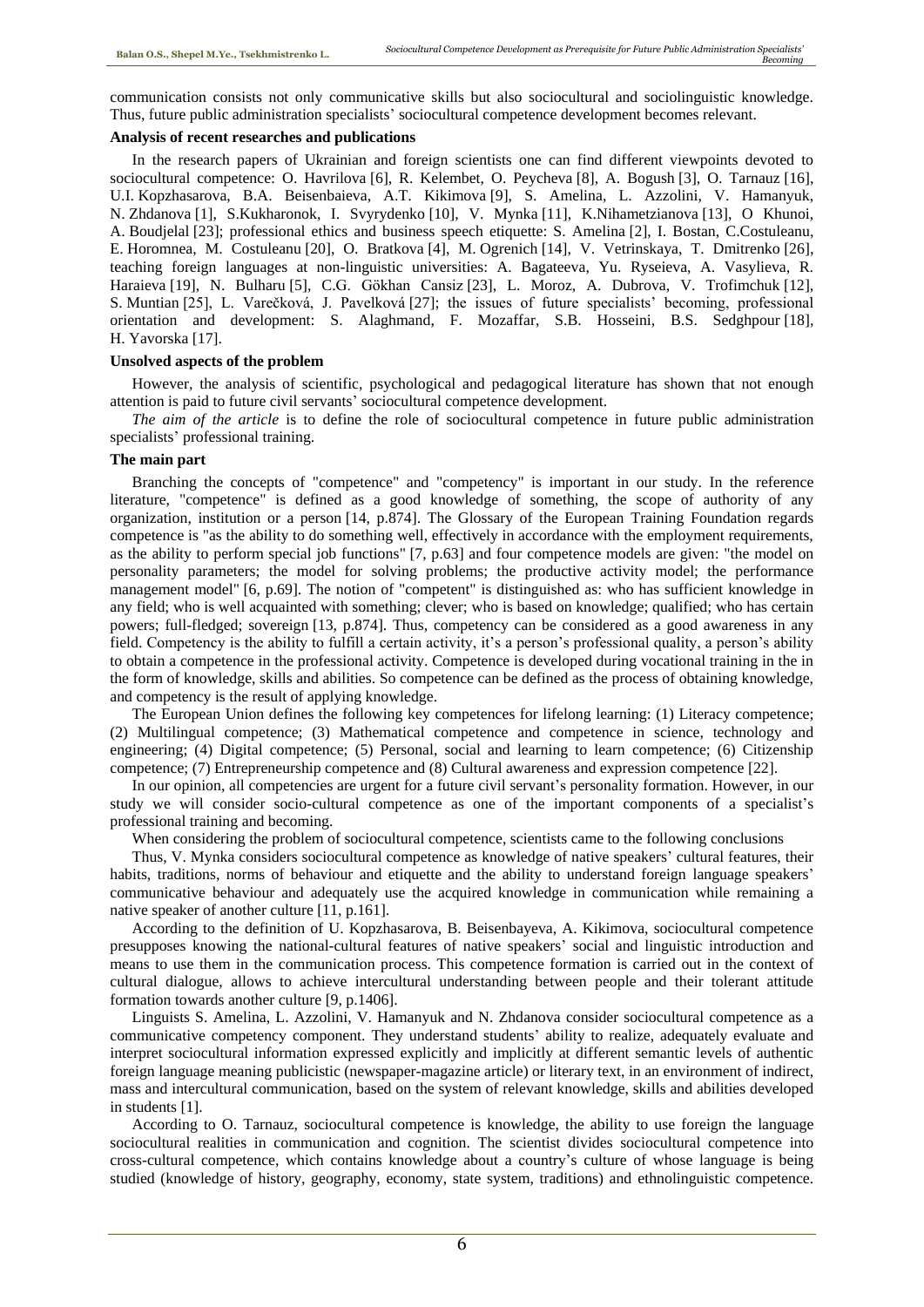The latter one involves students' mastery of speech and non-speech behaviour features of native speakers in certain communication situations [16, p.312].

S. Kukharonok and I. Svyrydenko consider that sociocultural competence characterizes the self-development process of a person's personality, which is based on the one hand on an individual's ability to accumulate knowledge, and on the other hand- the ability to analyze sociocultural phenomena, understand and explain them, to make analogies and associations between different areas of knowledge. It also promotes behavioural values and norms that enhance the desire and ability to take responsibility for personal activities [10, p.73].

O Khonui, A.Boudjelal regard sociocultural competence as having enough knowledge about the target language culture and social norms to be able to communicate effectively in that language and to behave appropriately in the target language society. This competence is considered crucially important for the reason that language is deeply affected by its culture, and its utterances can hardly be free from any cultural interpretations [24, p.439]. The scientists emphasize that having this competence is of crucial importance for FL (foreign language) and SL (second language) learners, as it refers to having adequate knowledge about the social and cultural rules that are conventional in the target language society such as the level of formality when addressing others, non-verbal communication (eye contact, gestures, facial expressions, tone of speech, speed of delivery and length of silence or pause before turn-taking) [24, p.440]. Thus communicative competence development becomes of great importance. The linguodidact A. Bogush understands communicative competence as a complex use by the speaker of linguistic and non-linguistic means for communication in concrete social and everyday situations, ability to be guided in a speech situation, initiative in communication; human awareness, a certain system of knowledge, practical speech skills, a person's speech abilities [3, p.102].

According to O. Havrilova, sociocultural competence primarily contributes to evaluating common and distinctive features between cultures, helps to distinguish prejudices and get rid of them, charges a tolerant attitude towards other cultures, and creates a basis for intercultural exchanges. Students' sociocultural competence acquisition determines their ability to adjust their own behaviour in accordance with the characteristics and norms of another country [6, p.377].

We support O. Havrilova's position on the fact that when working with students of non-linguistic profile in sociocultural competence formation, important attention is paid to general cultural and cross-cultural (culturological) competencies (factual knowledge about the country, people, mentality, socio-political system, basic geographal, demographic, political data, information about prominent figures, cultural achievements, life, traditions, etc.). In practice, they can be applied through social competence, i.e. the ability to enter into effective communicative relationships with other people, navigate in a constantly changing communicative situation; take into account the peculiarities of etiquette and nonverbal behaviour, behavioural social norms and social status of communication participants) [6, p.377-378].

As it is stated by K. Nigametzyanova, sociocultural competence includes the following components: linguistic component (possession of lexical units and phraseology with national-cultural semantics), sociolinguistic component ( language features knowledge of a social class, social groups, as well as dialectical variants); socio-psychological component (knowledge of sign language, behavioural patterns and communication techniques that are specific to a particular culture and territory); culturological aspect (the need development for subjects to deepen their knowledge of the people' traditions, habits, history of whose language is being studied) [13, p.100].

Thus, analysing the scientists' positions concerning sociocultural competence one can highlight its structure, which is presented in Table 1

Analysing the scholars' viewpoints we understand future public administration specialists' sociocultural competence as сombination of competences: cross-cultural (knowledge of a country's traditions, socio-political system, general geographical, demographic, political data); communicative (applying verbal and non-verbal means of communication depending on the environment); ethnolinguistic (possessing lexical units and phraseology; knowledge of native speakers' speech and non-speech behaviour features in certain communicative situations).

In our opinion, sociocultural competence is connected with speech etiquette. As it is known, a civil servant's career is connected with communication. And in its turn communication means knowledge of speech clichés, business speech etiquette.

According to the position of I. Bostan, C. Costuleanu, E. Horromnea and M. Costuleanu the expression "business ethics" focuses every good, equitable, correct and true element that is present in the assembly of institutions, transactions or efforts, generically called businesses [20, p.49].

O. Bratkova highlights that professional ethics is first and foremost a specific code of ethics for people in a particular profession. Each profession puts forward appropriate moral requirements to the people who have chosen it, and it creates special moral problems [4, p.89]. The scholar empasizes the basic moral and ethical norms that promote effective professional interaction and communication, namely: integrity, honesty, objectivity, tolerance, respect, responsibility, etc. [4, p.91].

As M. Ogrenich notes, business speech etiquette involves using the established speech formulae in certain forms of business communication (business telephony, business conversations and sessions, meetings, rallies, negotiations, discussions, debates) and the main business communication situations (acquaintance, greetings, business cards, image creation, exchanging gifts, etc.) [15, p.10]. The scientist has made a comparative analysis

7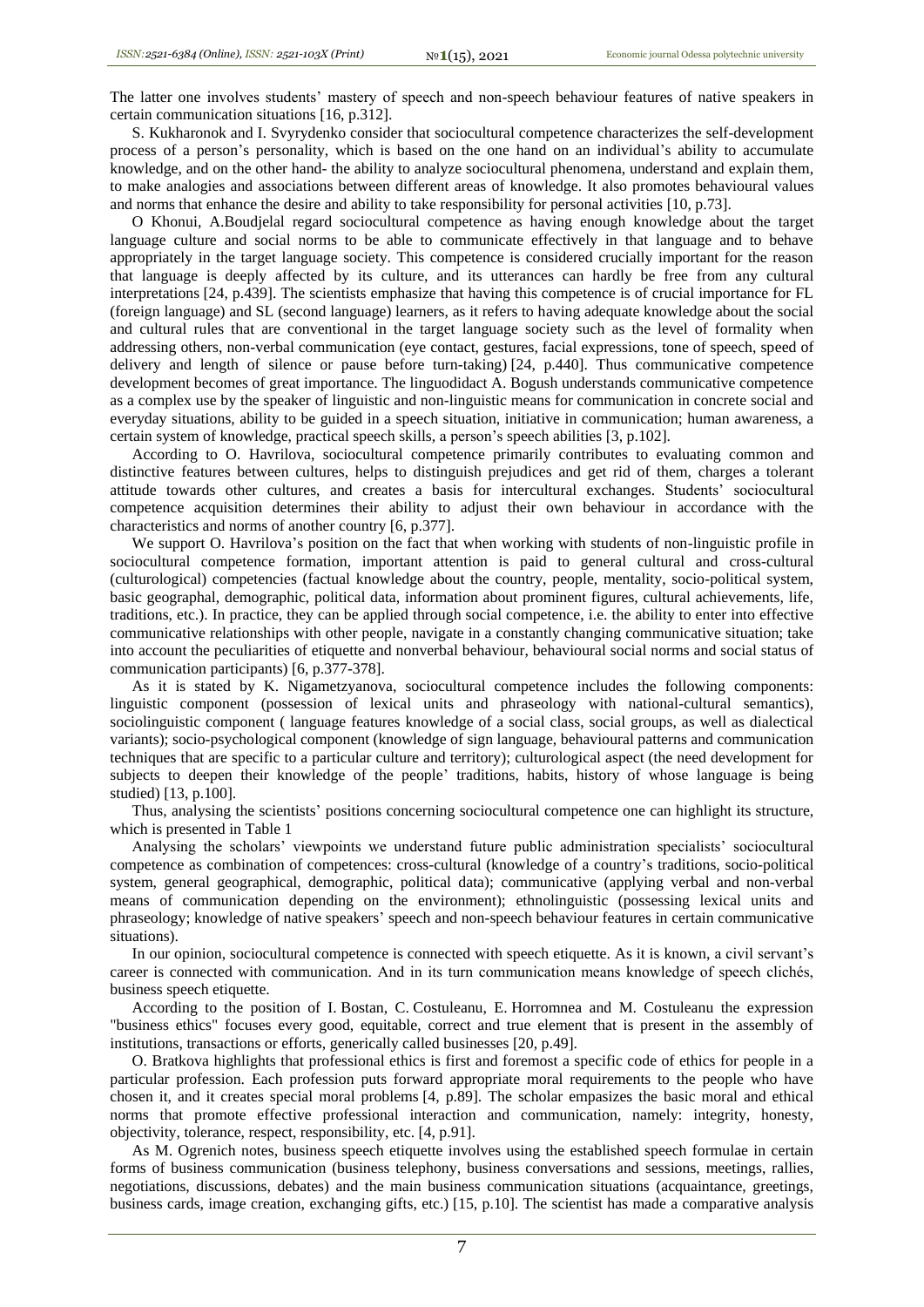of the national and cultural specifics of Ukrainian and English speech etiquette, which noted that in the business communication culture in both languages there are many similarities. The scholar states that at the same time, there are speech etiquette national features, characterized by a set of standard clichés of business communication in each language, etiquette formulae for starting, conducting, maintaining, ending a business conversation, telephone clichés, and so on. Such clichés are used by native speakers only in professional communication related to the official duties performance, normative rules of verbal and nonverbal behaviour in the field of business communication [15, p.10-11].

| Sociocultural Competence                                                                                            |                                                                                                                                                                                                                                                                                                                                  |
|---------------------------------------------------------------------------------------------------------------------|----------------------------------------------------------------------------------------------------------------------------------------------------------------------------------------------------------------------------------------------------------------------------------------------------------------------------------|
| Components                                                                                                          | <b>Indicators</b>                                                                                                                                                                                                                                                                                                                |
| Cross-cultural/culturological competence                                                                            | knowledge of history, geography, economy, state system,<br>traditions; factual knowledge about the country, people,<br>mentality, socio-political system, basic geographal,<br>demographic, political data, information about prominent<br>figures, cultural achievements, life, traditions, etc                                 |
| Ethnolinguistic competence/component                                                                                | Students' mastery of speech and non-speech behaviour<br>features of native speakers in certain communication<br>situations.                                                                                                                                                                                                      |
|                                                                                                                     | Possessing lexical units and phraseology with national-<br>cultural semantics                                                                                                                                                                                                                                                    |
| Social competence                                                                                                   | Ability to enter into effective communicative relationships<br>with other people, navigate in a constantly changing<br>communicative situation; take<br>into<br>the<br>account<br>peculiarities of etiquette and nonverbal behaviour,<br>behavioural social norms<br>and<br>social<br>status<br>of<br>communication participants |
| Comminicative competence                                                                                            | complex use by the speaker of linguistic and non-linguistic<br>means for communication in concrete social and everyday<br>situations, ability to be guided in a speech situation,<br>initiative in communication; human awareness, a certain<br>system of knowledge, practical speech skills, a person's<br>speech abilities     |
| sociolinguistic component                                                                                           | language features knowledge of a social class, social<br>groups, as well as dialectical variants                                                                                                                                                                                                                                 |
| socio-psychological component                                                                                       | knowledge of sign language, behavioural patterns and<br>communication techniques that are specific to a particular<br>culture and territory                                                                                                                                                                                      |
| culturological aspect<br>$\cdot$ $\cdot$ $\cdot$ $\cdot$ $\cdot$<br>$\cdot$ $\cdot$ $\cdot$ $\cdot$<br>$\mathbf{z}$ | the need development for subjects to deepen their<br>knowledge of the people' traditions, habits, history of<br>whose language is being studied<br>$\sim$ $\cdot$ $\cdot$                                                                                                                                                        |

*Source: compiled by autor on materials [3, 6, 13, 16, 24].*

According to V. Vertinskaya and T. Dmitrenko speech etiquette is an important component of business culture. Following the rules of speech etiquette maintains the positive reputation of the whole organization. Lack of necessary knowledge of speech etiquette, which constitutes a kind of background in a communicative act, can lead to misunderstanding in the process of communication between speakers of different languages and cultures. Speech etiquette in the narrow sense of the word can be described as a system of linguistic communication in which etiquette relations manifest themselves. Elements of this system can be implemented at different language levels [27, p.28].

Thus, we understand speech etiquette as in important part of speech culture, knowledge of etiquette formulae of business conversation, telephone conversation, language clichés, and mastery of verbal and nonverbal forms of communication depending on the environment.

We have found out that in accordance with the the curriculum requirements in a foreign language, nonlinguistic universities provide for the professionally oriented foreign language competence acquisition in the first and second study year, when students are in the process of acquiring knowledge in the particular specialty. We consider that learning a foreign language shouldn't be regarded as a particular subject, it must be an important component of professional training, based on interdisciplinary links of professional disciplines.

According to the Educational and Professional Programme on future public specialists' training (Bachelor's degree) students have to obtain the following general and special competencies during the educational process. We put the competencies and educational outcomes in the Table 2.

Analyzing the Table 2 we can see that both general and special competencies contain communicative competence which in turn includes sociocultural communicative competence, knowledge of ethical norms.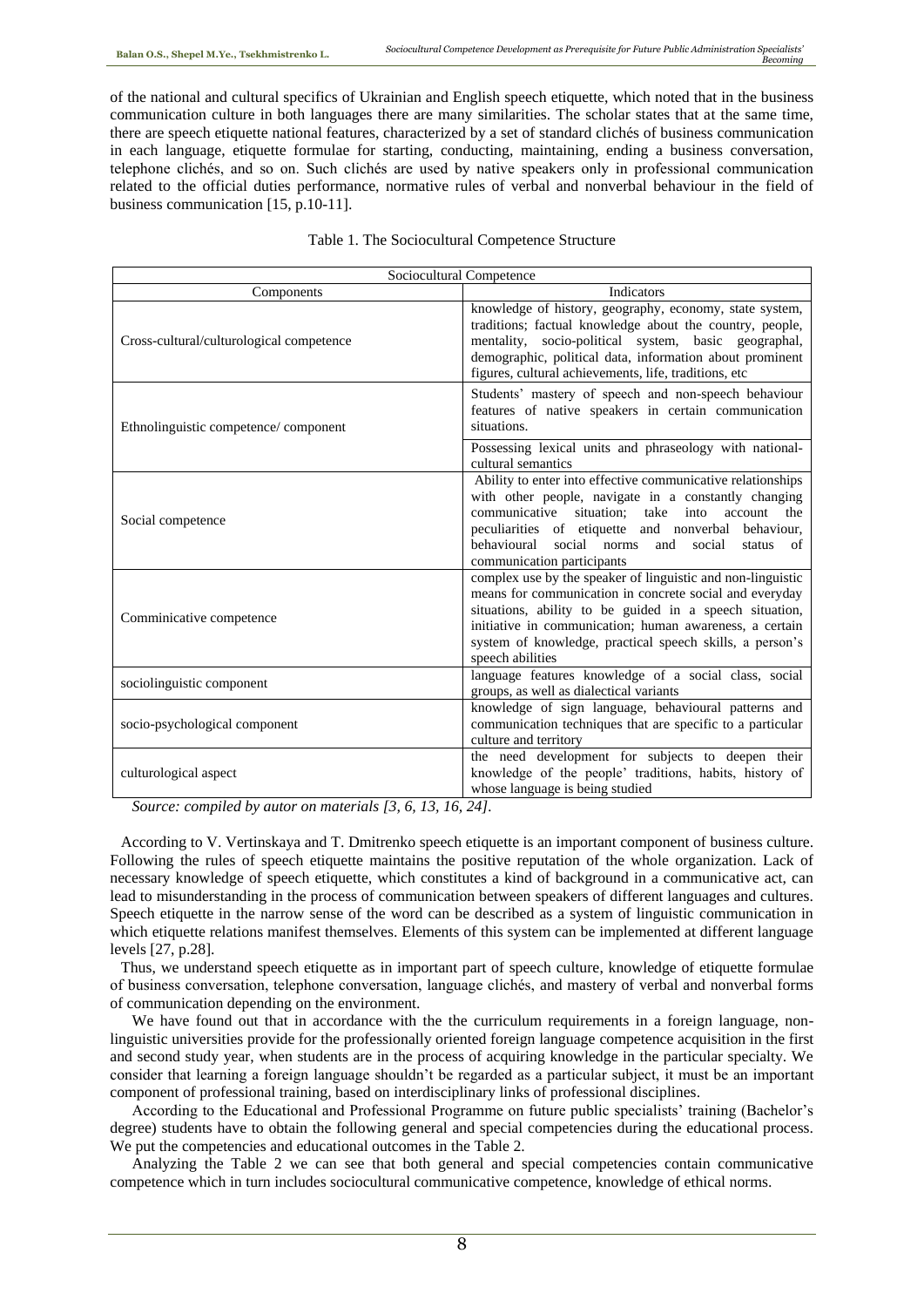Bearing in mind, that at non-language universities students do not study ethnolinguistics where they are given information about the country whose language is studied and reflects the sociocultural, spiritual and personal component of the language material, in the process of learning a foreign language it is necessary to pay special attention to the students of non-linguistic universities with this language aspect. So when choosing the methodology of teaching the foreign (English) language aimed at sociocultural competence development, we have chosen the communicative approach. As it is known, this approach develops communicative processes, which in turn, motivate students to express their thoughts, emotions and feelings, show non-verbal behaviour and control it. Thus we have developed the model of sociocultural competence development with emphasis on communicatively-oriented learning. The model is presented in the Figure 1.

Table 2. General and Special Competencies that Students Obtain in the Educational Process

| General competencies                                           | Special competencies                                           |
|----------------------------------------------------------------|----------------------------------------------------------------|
| GC 11 Ability to communicate a foreign language (EO $3 -$      | SC 1 Ability for social interaction, cooperation and conflict  |
| Be able to communicate orally and in written form in a         | resolution (EO $7 - Be$ able to organize and participate in    |
| foreign language; EO $12 -$ be able to establish               | volunteer/cultural, educational/sports projects aimed at       |
| communication between citizens and public authorities and      | forming a healthy lifestyle/active citizenship; $EO12 - Be$    |
| local self-government bodies.)                                 | able to establish communication between citizens and           |
|                                                                | public authorities and local self-government bodies).          |
| GC 12 Interpersonal skills (EO $7 - Be$ able to organize and   | SC 3. Ability to ensure compliance with legal and moral        |
| participate in volunteer/cultural, educational/sports projects | and ethical standards of behaviour (EO $3 - To$ apply norms    |
| aimed at forming a healthy lifestyle/active citizenship; EO    | and rules of professional communication in the Ukrainian       |
| $12 - Be$ able to establish communication between citizens     | language).                                                     |
| and public authorities and local self-government bodies)       |                                                                |
| GC 13 Ability to communicate with representatives of           | SC 9Ability to introduce innovative technologies (EO 3 -       |
| other professional groups of different levels (with experts    | Be able to communicate orally and in written form in a         |
| from other fields of knowledge/activities): EO $2 - To$        | foreign language)                                              |
| apply norms and rules of professional communication in         |                                                                |
| the Ukrainian language. EO $3 - Be$ able to communicate        |                                                                |
| orally and in written form in a foreign language; EO $12 -$    |                                                                |
| be able to establish communication between citizens and        |                                                                |
| public authorities and local self-government bodies)           |                                                                |
|                                                                | SC 11 Ability in a working group to conduct applied            |
|                                                                | research in the field of public administration (EO $12 - Be$ ) |
|                                                                | able to establish communication between citizens and           |
|                                                                | public authorities and local self-government bodies).          |

*Source: authors' own development*

Analysing the model we can see that sociocultural competence development model includes components (cross-cultural/culturologic; ethnolinguistic; social; communicative); competencies (GC: ability to communicate a foreign language; interpersonal skills; ability to communicate with representatives of other professional groups of different levels. SC: ability for social interaction, cooperation and conflict resolution; ability to ensure compliance with legal and moral and ethical standards of behaviour; ability to introduce innovative technologies; ability in a working group to conduct applied research in the field of public administration); topics (the English Language in Future Professional Activity; Multicultural World; Business Partners Meeting; Telephoning; Travellings; Public Administration Career; Human Resources; Government; Political Systems; The World Organizations; Сonstitution.; Law; Local Authority. Сity Managers; Local Governments; Budget. Taxes. Regulatory Economics; Urbanization; Rural Areas; Demography. Sociocultural competence development is implemented through the following methods: reading comprehension, business and role-playing games, case method, project method, brainstorming, vocabulary replenishment, "microphone". It can be seen from the model, components, competencies, topics and methods are in interrelation with each other.

Let's have a closer look to the methods of sociocultural competence development.

Reading comperehension includes working with professionally oriented texts. It plays an important role in the sociocultural competence development. In the process of this work we use pre-reading activities, whilereading activities and post-reading activities.

Thus, pre-reading activities are introduced introduced in order to motivate our students to work with the material and overcome the difficulties of understanding professional terms, enlarging the students' vocabulary. For example, the students have to answer a question/ a group of questions, match the words with their meanings, find words translation in dictionary. During while-reading activities the students work with an original text. It's not only reading and translating the text. It can be matching heading with the paragraphs, putting extracts in the correct order. Post-reading activities are aimed at understanding the information read. For example, the students fill in the gaps, find the word/word combination in the text according to the explanation, match the word with its translation), answer the questions on the text.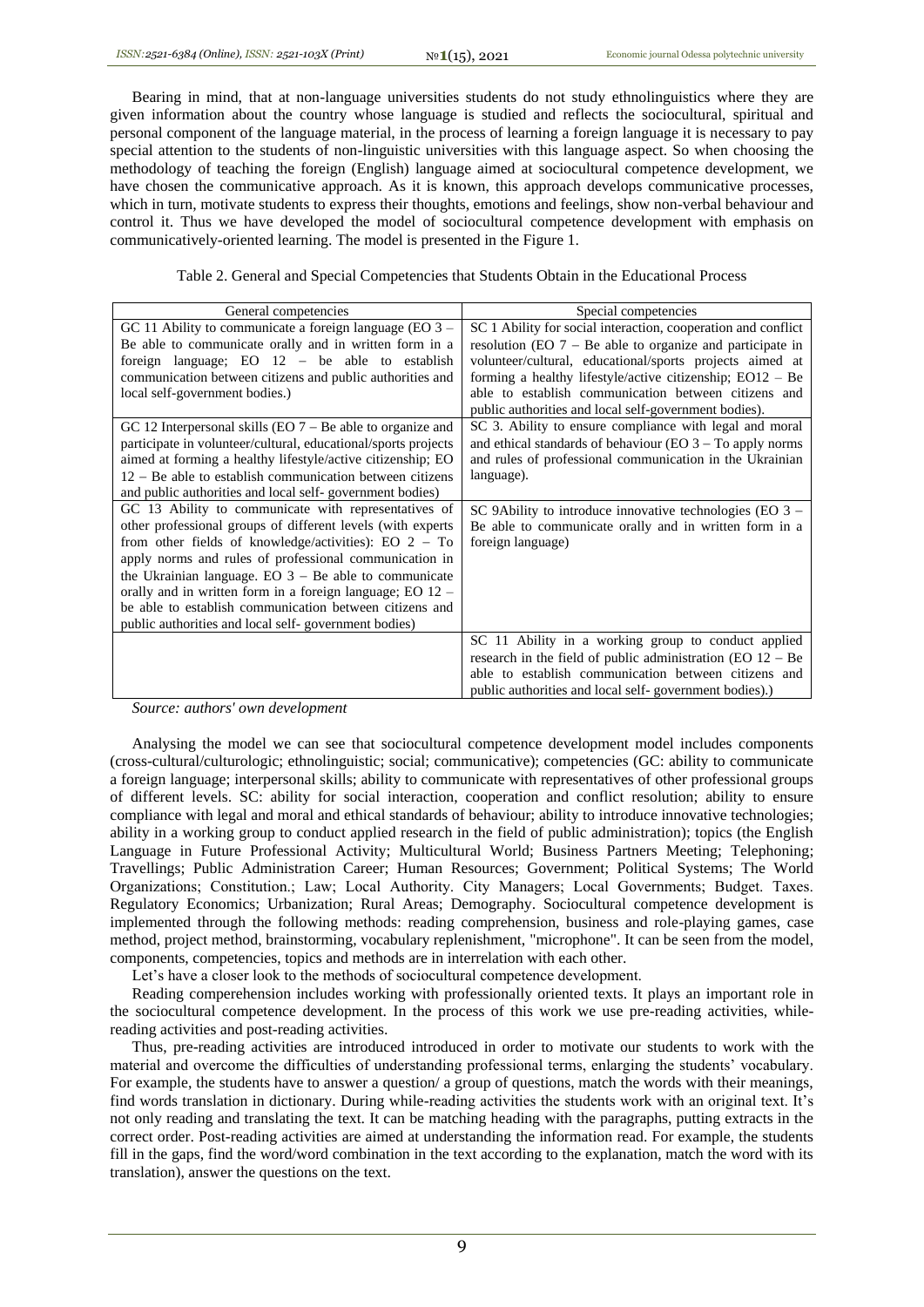Currently, we also use such a technique as skimming. The students look through the text and try to understand general information. In order to develop literacy, we set our students the task of composing different types of questions to the text, making dialogues on the text, a small public speech on the topic of the text.

During the development of future public administration specialists' sociocultural competence, we conduct business and role-playing games. The aim of these games is modelling students' future professional activities, playing situations connected with business speech etiquette, behaviour and communicative culture. For example, the students are given the task to act out short conversations on the topics. "Business Partners Meeting", "Booking a Flight/a Hotel/a Train Ticket", "On the Phone", "At the Airport/at the Train Station/at the Hotel". Students are given the instructions to follow speech etiquiette rules, social and cultural rules of a country they "are in". During the games we develop such skills as trust and empathy, the ability to listen to future colleagues, subordinates and clients.



Figure 1 Sociocultural Development Model *Source: authors' own development*

In the development of future professionals' logical and critical thinking, personal and professional qualities applying such methods as: case method, project method, brainstorming, vocabulary replenishment, "microphone" are of great importance.

Thus, the case method involves a comprehensive analysis of specific situations, their discussion and the students' acquaintance with different approaches to solving problems. The students are given a problem that they should solve, adhering to the rules of speech etiquette, knowledge of sociocultural characteristics of an organization/a city/ a country. For example, the students have to appoint a meeting with a partner who is always late, or they have to switch a meeting, chancel a hotel/flight/train, change tickets; cope with booking problems.

The project method is aimed to teach the students to look for necessary information. Students make PowerPoint presentations on the following topics: «Different Countries – Different Cultures», "Comparing Political Systems", "Urbanization Challenges", "World Organizations", "Economy in Ukraine and English Speaking Countries", "Demography". The students perform with the topic, spontaneously answering questions during the discussion.

Brainstorming helps to form thematically oriented questions that students can ask each other or in the process of group work. These questions are written on the blackboard. Each student has to answer them, and each answer is written on the board for further revision by students. During brainstorming students give ideas on the following topics "Demography", "Urbanization Challenges", "Future of World Organizations".

The vocabulary replenishment method is necessary to acquaint students with other countries' cultural characteristics. This method is carried out in the process of working with texts (new vocabulary implementation), performing lexical and grammatical tasks. Students are given the task to use new lexical units in their speeches.

The «microphone» method promotes the students' public speech development. The students make short speeches on the topic according to their curricula. This method reduces errors occurrence and helps to make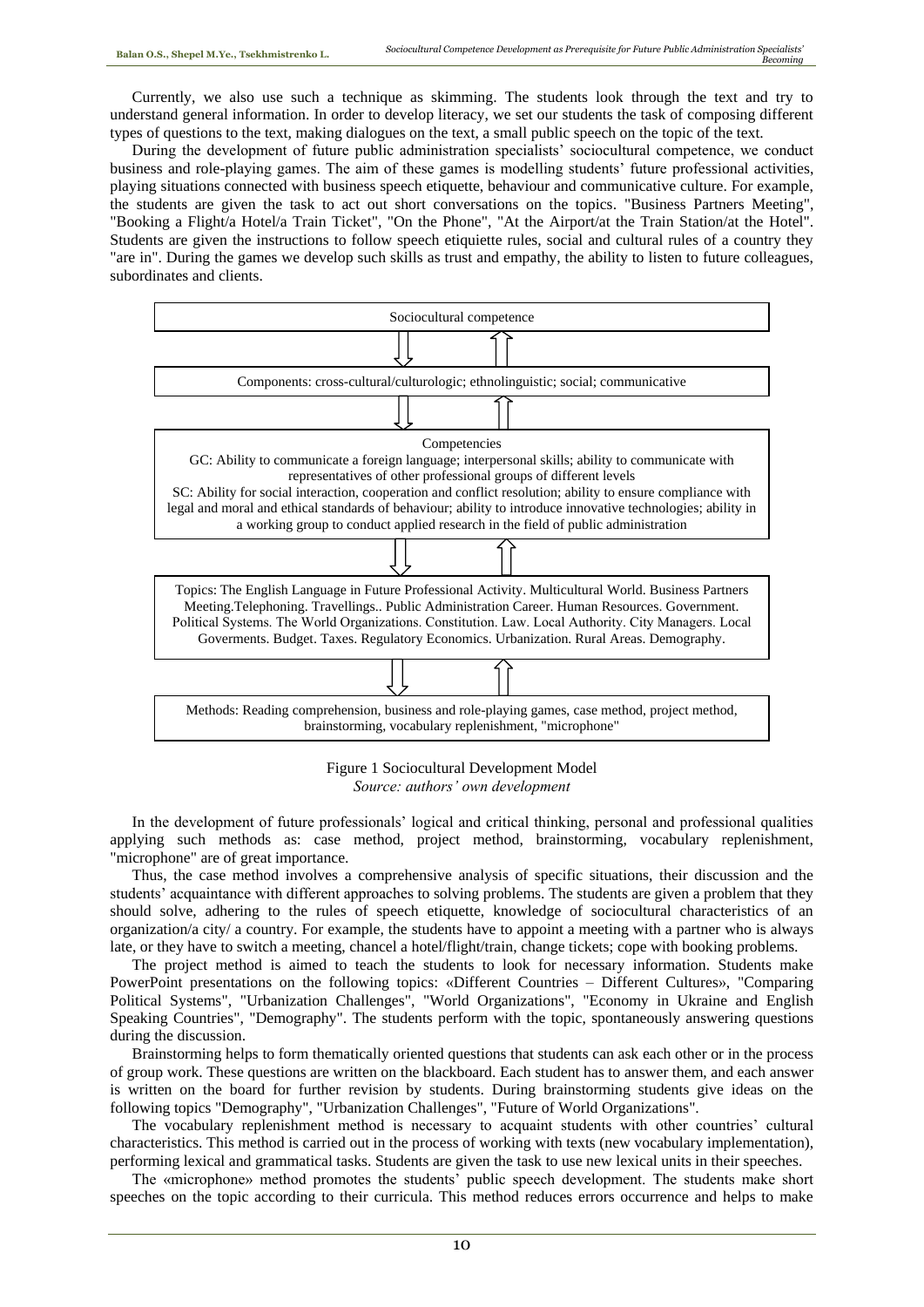inferences that are corrected by the teacher and students.

During our tutorials we pay special attention to listening skills development. Applying authentic audio and video materials play an important role in future specialists' sociocultural competence development. Thus, listening to audio materials contributes to the students' correct pronunciation, to distinguish aurally English dialects. Watching videos helps the students to create an idea of a country, its social and political system, cultural features.

Since the COVID-19 pandemic has made its adjustments to the teaching abd educational process of training institutions at all levels, some of the tutorials are conducted online using video conferencing platforms. We use the Google Meet platform. We apply Google classroom to place materials for groups. Before classes, students are downloaded a particular material (texts, presentations, links to audio and video). In the course of online classes, texts for work and tasks for them are displayed on the screen, and the students can work with them directly from the monitor screen/gadget. Students also watch video, listen to audio online, and then complete assignments for them. In the online learning process the students' ability to introduce their presentation on a specific topic becomes important. Everything happens the same way as in the auditorium. In role-playing and business games, students are taken to webinar rooms where they discuss issues in pairs or small groups. So, communicative skills can be developed both offline and online.

### **Conclusions**

In our opinion, with the help of the abovementioned techniques and methods in the process of teaching a foreign language, students will not only gain knowledge and ideas about sociocultural competence, but also will be able to apply them in future professional activities. This methodology of sociocultural competence development in the process of teaching a foreign language will facilitate: the students' personal and significant qualities improvement, professionally important qualities development, behaviour skills formation in professional activity of future specialists in public administration taking into account cultural norms and rules of the other party. As we can see, sociocultural competence development in foreign language classes plays an important role in the future specialists in public administration formation. The proposed methods will promote the formation of communicative skills, empathy, improving professional and personal moral and ethical qualities of future professionals, which will not only affect the public administration development, but also the country's welfare of in general.

The problem of applying platforms for distance and online education in the process of future specialists' training needs further study.

#### **Abstract**

The development of Ukraine as an independent democratic state, its integration into the European Community, strengthening ties with the world's leading countries requires public administration specialists' training who are able to represent our country in the international arena. Nowadays language proficiency, knowing cultural norms of different countries are of great importance. The communicative competence background consist of communicative skills, which are formed on the basis of speech knowledge and skills, sociocultural and sociolinguistic knowledge, skills Thus, future public administration specialists' sociocultural competence development of becomes relevant.

The aim of the article is to define the role of sociocultural competence in future public administration specialists' professional training.

Sociocultural competence of future specialists in public administration we understand as сombination of competences: cross-cultural (knowledge of a country's traditions, socio-political system, general geographical, demographic, political data); communicative (applying verbal and non-verbal means of communication depending on the environment); ethnolinguistic (possessing lexical units and phraseology; knowledge of native speakers' speech and non-speech behaviour features in certain communicative situations.)

In our opinion, sociocultural competence is connected with speech etiquette. We understand speech etiquette as in important part of speech culture, knowledge of etiquette forms of business conversation, telephone conversation, language clichés, mastery of verbal and nonverbal forms of communication depending on the environment.

We have found out that in accordance with the the curriculum requirements in a foreign language, nonlinguistic universities provide for the professionally oriented foreign language competence acquisition in the first and second study year, when students are in the process of acquiring knowledge in the particular specialty. We consider that learning a foreign language shouldn't be regarded as a particular subject, it must be an important component of professional training, based on interdisciplinary links of professional disciplines.

According to the Educational and Professional Programme on future public specialists' training (Bachelor's degree) students have to obtain the following general and special competencies during the educational process.

Bearing in mind, that at non-language universities students do not study ethnolinguistics where they are given information about the country whose language is studied and reflects the sociocultural, spiritual and personal component of the language material, in the process of learning a foreign language it is necessary to pay special attention to the students of non-linguistic universities with this language aspect. So when choosing the

11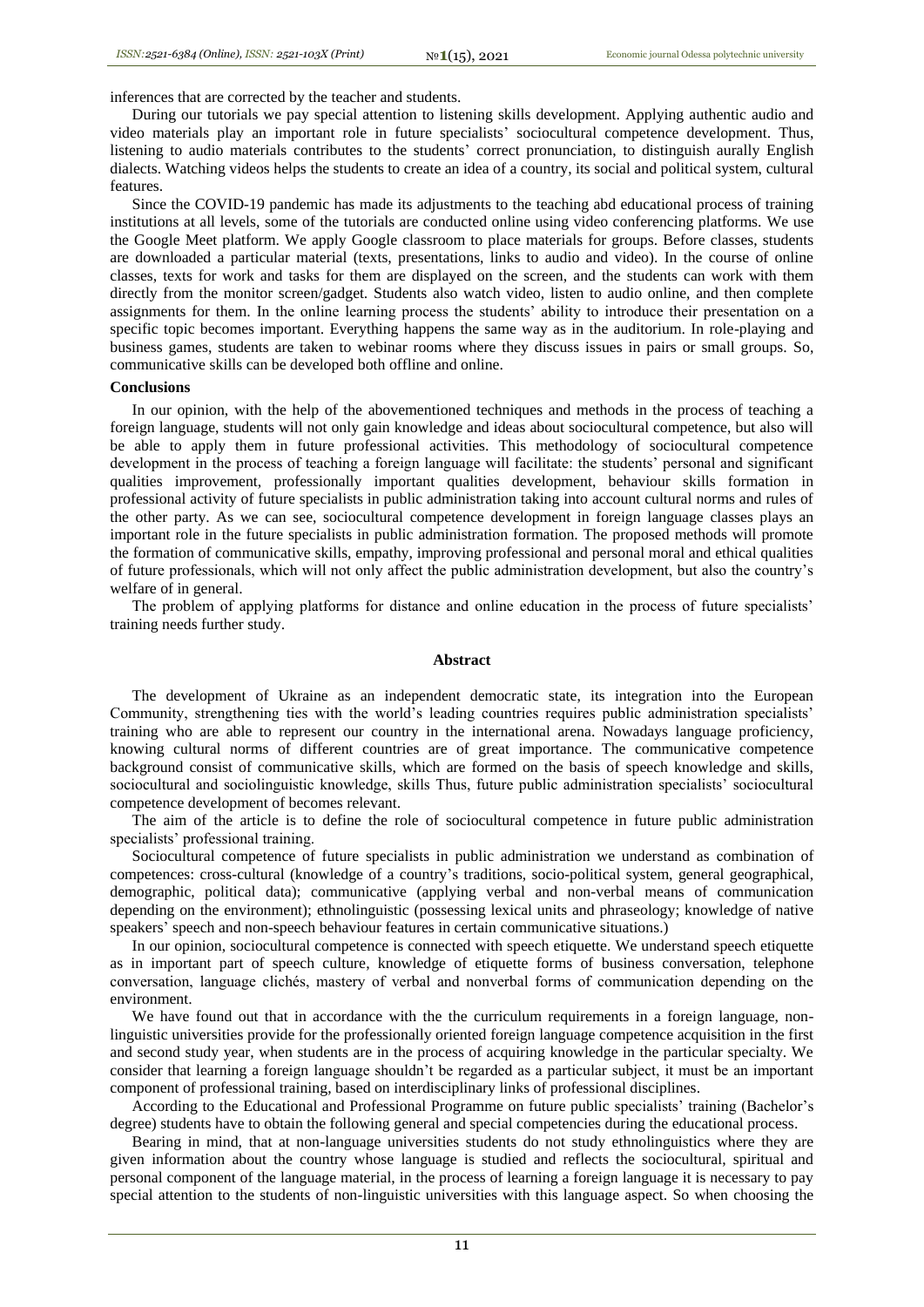methodology of teaching the foreign (English) language aimed at sociocultural competence development, we have chosen the communicative approach. As it is known, this approach develops communicative processes, which in turn, motivates students to express their thoughts, emotions and feelings, show non-verbal behaviour and control it. Thus we have developed the model of sociocultural competence development with emphasis on communicatively-oriented learning.

In the development of future professionals' sociocultural competence we used such methods as reading comprehension case method, project method, brainstorming, vocabulary replenishment, «microphone» are of great importance.

Since the COVID-19 pandemic has made its adjustments to the teaching abd educational process of training institutions at all levels, some of the tutorials are conducted online using video conferencing platforms.

Sociocultural competence development in foreign language classes plays an important role in the future specialists in public administration formation. The proposed methods will promote the formation of communicative skills, empathy, improving professional and personal moral and ethical qualities of future professionals, which will not only affect the public administration development, but also the country's welfare of in general.

# **Список літератури:**

- 1. Амеліна С.М. Рамкова програма з німецької мови професійного спілкування для вищих навчальних закладів України / С. М. Амеліна, Л. С. Аззоліні, В. А. Гаманюк, Н. С. Жданова. – К.: Ленвіт, 2014. – 136 с.
- 2. Амеліна С.М. Теоретико-методичні основи формування культури професійного спілкування студентів вищих аграрних навчальних закладів: автореф. дис. на здобуття наук. ступеня д-ра пед. наук: спец.: 13.00.04 «Теорія і методика професійної освіти» / С. М. Амеліна. – Х., 2008. – С. 40.
- 3. Богуш А.Ф. Методика навчання української мови в дошкільних закладах: навч. посіб. / А. Ф. Богуш – Київ: Вища школа, 1993. – 327 с.
- 4. Браткова О.І. Проблема професійної взаємодії майбутнього фахівця крізь призму деонтології / О. І. Браткова // Педагогічна освіта: теорія і практика. Психологія. Педагогіка. – 2017. – № 27. – С. 86-90. [Електроний ресурс] – Режим доступу: http://nbuv.gov.ua/UJRN/Potip\_2017\_27\_19.
- 5. Булгару Н.Б. Специфіка іншомовної мовленнєвої підготовки студентів технічних ВНЗ / Н. Б. Булгару // Науковий вісник Миколаївського національного університету імені В.О. Сухомлинського. Серія: Педагогічні науки. – 2017. – № 4. – С. 80-84. [Електроний ресурс] – Режим доступу: http://nbuv.gov.ua/UJRN/Nvmdup\_2017\_4\_15.
- 6. Гаврилова О.В. Формування соціокультурної компетенції студентів нефілологічного профілю / О. В. Гаврилова // Молодий вчений. – 2017. – № 1. – С. 376-379. [Електроний ресурс] – Режим доступу: http://nbuv.gov.ua/UJRN/molv\_2017\_1\_92.
- 7. Глоссарий терминов рынка труда, разработки стандартов, образовательных программ и учебных планов. Европейский фонд образования, 1997. – 145 c.
- 8. Келембет Р.В. Формування соціокультурної компетенції студентів на заняттях з англійської мови / Р. В. Келембет, О. О. Пейчева // Педагогічні науки: теорія, історія, інноваційні технології. – 2013. – № 5. – С. 239-245. [Електроний ресурс] – Режим доступу: http://nbuv.gov.ua/UJRN/pednauk\_2013\_5\_29.
- 9. Копжасарова У.И. Развитие социокультурной компетенции учащихся на основе использования фразеологизмов английского и русского языков / У. И. Копжасарова, Б. А. Бейсенбаева, А. Т. Кикимова // European Researcher. – 2013. – Вип 50, № 4-5. – С. 1405-14011. [Електроний ресурс] – Режим доступу: http://www.erjournal.ru/journals\_n/1370331851.pdf.
- 10. Кухарьонок С. Формування лексичної соціокультурної компетенції студентів немовних спеціальностей ВНЗ / С. Кухарьонок, І. Свириденко // Проблеми підготовки сучасного вчителя. – 2014. – № 10(1). – С. 71-76. [Електроний ресурс] – Режим доступу: http://nbuv.gov.ua/UJRN/ppsv\_2014\_10(1)\_12.
- 11. Минка В.В. Джерела формування соціокультурної компетенції на заняттях з практики англійської мови / В. В. Минка // Наукові записки Національного університету «Острозька академія». Серія: Психологія і педагогіка. – 2010. – Вип. 15. – С. 160-164. [Електроний ресурс] – Режим доступу: http://nbuv.gov.ua/UJRN/Nznuoapp\_2010\_15\_30.
- 12. Мороз Л.В. Використання інноваційних технологій у процесі іншомовної підготовки студентів немовних спеціальностей / Л. В. Мороз, А. С. Дуброва, В. М. Трофімчук // Оновлення змісту, форм та методів навчання і виховання в закладах освіти. – 2016. – Вип. 14. – С. 86-89. [Електроний ресурс] – Режим доступу: http://nbuv.gov.ua/UJRN/Ozfm\_2016\_14\_25.
- 13. Нігаметзянова К. Формування соціокультурної компетенції на заняттях з іноземної мови професійного спілкування у вищих військових навчальних закладах / К. Нігаметзянова // Педагогічні науки. – 2016. – Вип. 66-67. – С. 99-104. [Електроний ресурс] – Режим доступу: http://nbuv.gov.ua/UJRN/pena\_2016\_66-67\_17.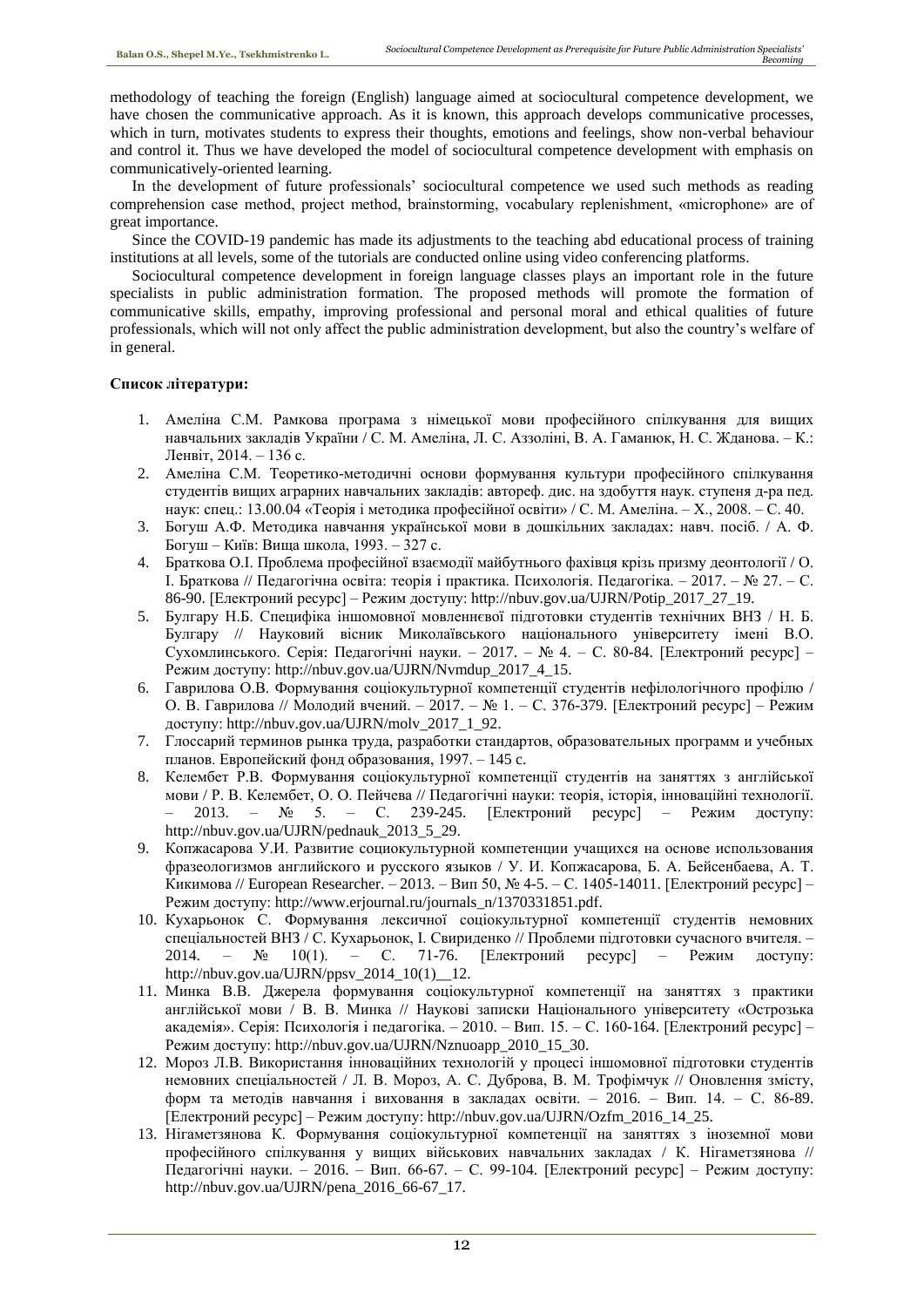- 14. Новий тлумачний словник української мови у трьох томах. Том 1 // [авт.-уклад. проф. В. В. Яременко]. – К.: Аконіт, 2003. – 926 с.
- 15. Огреніч М.А. Формування мовленнєвого етикету в майбутніх економістів в англомовному діловому спілкуванні: автореф. дис. на здобуття наук. ступеня д-ра пед. наук: спец.13. 00.02 «Теорія та методика навчання (германські мови)» / М. А. Огреніч – О., 2011. – 20 с.
- 16. Тарнауз О.І. Розвиток соціокультурної компетентності / О. І. Тарнауз // Сучасні інформаційні технології та інноваційні методики навчання в підготовці фахівців: методологія, теорія, досвід, проблеми. – 2016. – Вип. 46. – С. 310-314. [Електроний ресурс] – Режим доступу: http://nbuv.gov.ua/UJRN/Sitimn\_2016\_46\_80.
- 17. Яворська Г.Х. Соціально-професійна зрілість курсантів вищих закладів освіти МВС України: [монографія] / Г. Х. Яворська. – О.: Пласке ЗАТ, 2005. – 408 с.
- 18. Alaghmand S. Investigating Factors Affecting Students' Self Actualization at University Spaces / S. Alaghmand, F. Mozaffar, S.B.Hosseini, B.S. Sedghpour // Revista Romaneasca pentru Educatie Multidimensionala. – 2018 – Vol. 10 (1-Special Issue 1), – P 1-7. [Електроний ресурс] – Режим доступу: https://doi.org/10.18662/rrem/32.
- 19. Bagateeva A.O The Peculiarities of Foreign Language Training of Technical University Students in Conditions of Competence Approach / A. O. Bagateeva, Y. V. Ryseva, A. A. Vasilyeva, R. S. Garaeva // Sovremennye Issledovaniya Sotsialnykh Problem. – 2018 – Vol 9(3). – P. 16 – 27. [Електроний ресурс] – Режим доступу: https://doi.org/10.12731/2218-7405-2018-3-16-27.
- 20. Bostan I. Morality, Ethics and True Image in Business Accounting / I.Bostan, C. Costuleanu, E. Horomnea, M.Costuleanu // Theoretical and Applied Economics – 2011. – Vol. 18. – P. 47-54. [Електроний ресурс] – Режим доступу: https://www.researchgate.net/publication/227364503\_Morality\_Ethics\_and\_True\_Image\_in\_Business\_ Accounting.
- 21. Common European Framework of Reference for Languages: Learning, Teaching, Assessment. Companion Volume with New Descriptors. Language Policy Programme - Council of Europe, 2018 – 235 p. [Електроний ресурс] – Режим доступу: https: //rm.coe.int/cefr-companion-volume-with-newdescriptors-2018/1680787989.
- 22. European Commission (EC). Proposal for a council recommendation on key competences for lifelong learning. SWD. 14 final. Brussels: European Commission, 2018. – 104 p. [Електроний ресурс] – Режим доступу: https://eur-lex.europa.eu/legalcontent/EN/TXT/PDF/?uri=CELEX:52018SC0014&from=EN.
- 23. Gökhan Cansiz C.G. Language Learning Strategies: An Holistic View / C. G. Gökhan Cansiz // Special Issue: Psychology in Language Learning 2 – 2015. – Vol. 5(3). – P. 473-493. [Електроний ресурс] – Режим доступу: https://doi.org/10.14746/ssllt.2015.5.3.7.
- 24. Khuoni O. Introducing the Target Language Culture to EFL Learners to Enhance Sociocultural Competence / O. Khuoni, A. Boudjelal // Arab World English Journal. – 2019. – Vol. 10 (3). – P. 438- 447. [Електроний ресурс] – Режим доступу: https://dx.doi.org/10.24093/awej/vol10no3.31.
- 25. Muntian S. Students' Feedback in the Foreign Language Teaching: a Systems Theory Perspective / S. Muntian // Revista Romaneasca Pentru Educatie Multidimensionala – 2017 – Vol. 9(2). – P. 48–55. [Електроний ресурс] – Режим доступу: https://doi.org/10.18662/rrem/2017.0902.03.
- 26. Varečková, L., & Pavelková, J. Importance of Foreign Languages in Education Process at Universities / L. Varečková, J.Pavelková // Revista Romaneasca Pentru Educatie Multidimensionala. – 2018, Vol.10(4). – P. 294-306. [Електроний ресурс] – Режим доступу: https://doi.org/10.18662/rrem/89.
- 27. Vetrinskaya V.V Developing students' sociocultural competence in foreign language classes / V. V Vetrinskaya, T. A. Dmitrenko // Training, Language and Culture. – 2017. – Vol. 1(2). – P. 22-39. [Електроний ресурс] – Режим доступу: https://doi.org/10.29366/2017tlc.1.2.2.

## **References:**

- 1. Amelina, S.M., Azzolini, L.S., Hamanyuk, V.A., & Zhdanova, N.S. (2014). Ramkova prohrama z nimetskoi movy profesiinoho spilkuvannia dlia vyshchykh navchalnykh zakladiv Ukrainy. Kyiv: Lenvit [in Ukrainian].
- 2. Amelina, S.M. (2008). Teoretyko-metodychni osnovy formuvannia kultury profesiinoho spilkuvannia studentiv vyshchykh ahrarnykh navchalnykh zakladiv [Theoretical and Methodological Basis for Forming Cultured Professional Communication Skills in Students of Agrarian Higher Educational Institutions. Extended abstract of doctor's thesis. Kharkiv National Pedagogical University named after G.S. Skovoroda [in Ukrainian].
- 3. Bogush, A.M. (1993). Metodyka navchannia ukrainskoi movy v doshkilnykh zakladakh. Kyiv: Vyshcha shkola [in Ukrainian].
- 4. Bratkova, O.I. (2017). Problema profesiinoi vzaiemodii maibutnoho fakhivtsia kriz pryzmu deontolohii. [Problem of Future Specialist's Professional Interaction Though Deontology Prism]. Pedahohichna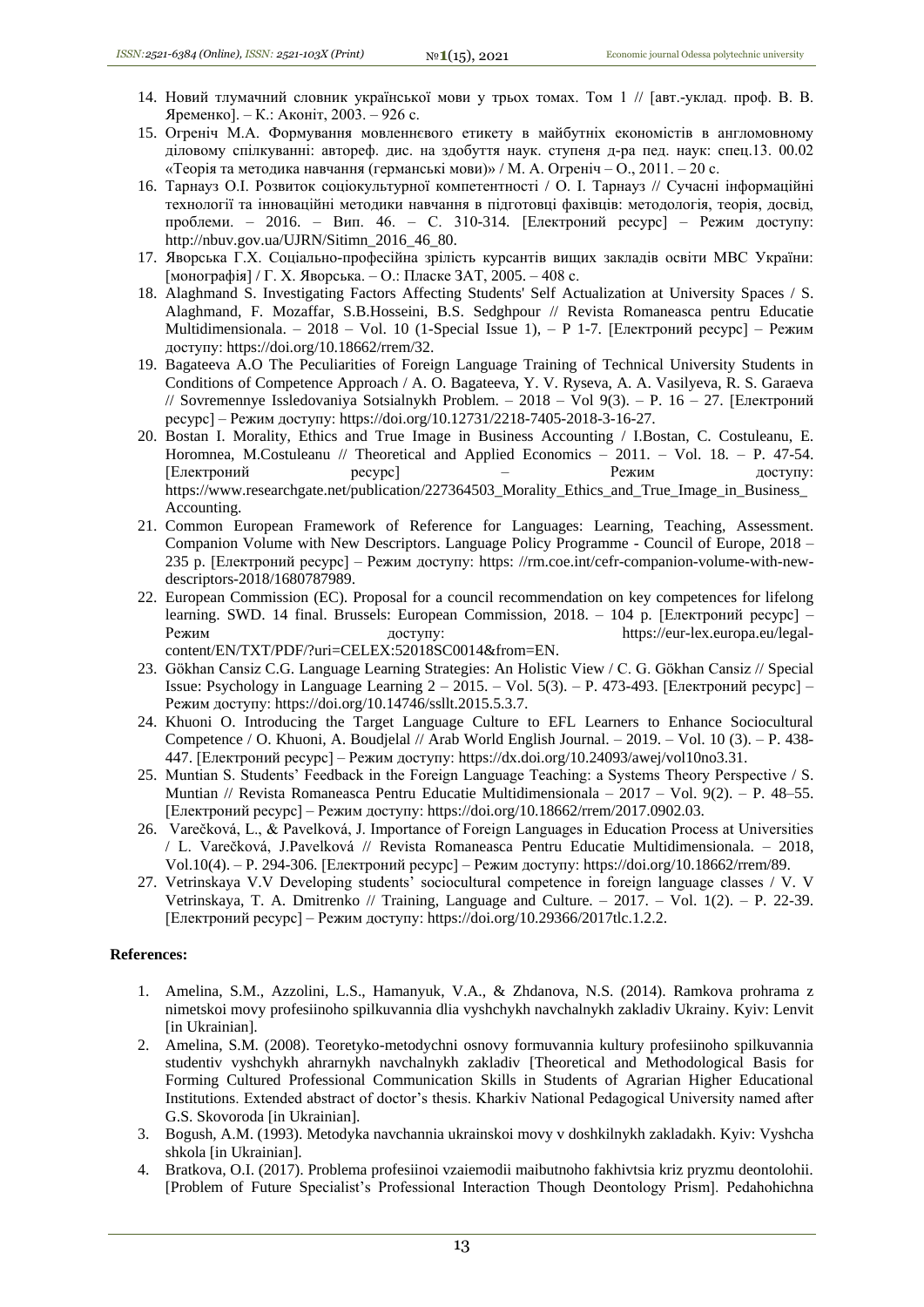osvita: teoriia i praktyka. Psykholohiia. Pedahohika, 27, 86-90. Retrieved from http://nbuv.gov.ua/UJRN/Potip\_2017\_27\_19.

- 5. Bulharu, N.B. (2017). Spetsyfika inshomovnoi movlennievoi pidhotovky studentiv tekhnichnykh VNZ [Specificity of foreign language speech training of students of technical universities]. Naukovyi visnyk Mykolaivskoho natsionalnoho universytetu imeni V. O. Sukhomlynskoho. Seriia: Pedahohichni nauky, 4(59), 80-84. Retrieved from http://nbuv.gov.ua/UJRN/Nvmdup\_2017\_4\_15.
- 6. Havrylova, O.V. (2017). Formuvannia sotsiokulturnoi kompetentsii studentiv nefilolohichnoho profiliu [Formation of Sociocultural Competence in Students Who Are Not Philologists]. Molodyi vchenyi, 1, 376-379. Retrieved from http://nbuv.gov.ua/UJRN/molv\_2017\_1\_92 [in Ukrainian].
- 7. Glossarij terminov rynka truda, razrabotki standartov, obrazovatel'nyh programm i uchebnyh planov (1997). Evropejskij fond obrazovaniya [in Russian].
- 8. Kelembet, R.V. & Peycheva, O.O. (2013). Formuvannia sotsiokulturnoi kompetentsii studentiv na zaniattiakh z anhliiskoi movy [Students' Social and Cultural Competence Formation at the English classes] Pedahohichni nauky: teoriia, istoriia, innovatsiini tekhnolohii, 5, 239-245. Retrieved from http://nbuv.gov.ua/UJRN/pednauk\_2013\_5\_29.
- 9. Kopzhasarova, U.I., Beisenbaeva, B.A., & Kikimova, A.T. (2013). Razvitie sociokul'turnoj kompetencii uchashchihsya na osnove ispol'zovaniya frazeologizmov anglijskogo i russkogo yazykov [Students' Socio-cultural Competence Development, Using English and Russian Phraseological Units]. European Researcher, 50(4-5), 1405-14011. Retriewed from http://www.erjournal.ru/journals\_n/1370331851.pdf [in Russian].
- 10. Kukharonok, S. & Svyrydenko, I. (2014). Formuvannia leksychnoi sotsiokulturnoi kompetentsii studentiv nemovnykh spetsialnostei VNZ. Problemy pidhotovky suchasnoho vchytelia, 10(1), 71-76. Retrieved from http://nbuv.gov.ua/UJRN/ppsv\_2014\_10(1)\_\_12 [in Ukrainian].
- 11. Mynka, V.V. (2010). Dzherela formuvannia sotsiokulturnoi kompetentsii na zaniattiakh z praktyky anhliiskoi movy. Naukovi zapysky Natsionalnoho universytetu Ostrozka akademiia". Seriia: Psykholohiia i pedahohika, 15, 160-164. Retrieved from http://nbuv.gov.ua/UJRN/Nzn uoapp\_2010\_15\_30.
- 12. Moroz, L.V., Dubrova, A.S. & Trofimchuk, V.M. (2016). Vykorystannia innovatsiinykh tekhnolohii u protsesi inshomovnoi pidhotovky studentiv nemovnykh spetsialnostei [The use of innovative technology in foreign language training of students of nonlinguistic specialties]. Onovlennia zmistu, form ta metodiv navchannia i vykhovannia v zakladakh osvity, 14(57), 86-89. Retrieved from http://nbuv.gov.ua/UJRN/Ozfm\_2016\_14\_25 [in Ukrainian].
- 13. Nigametzyanova, K. (2016). Formuvannia sotsiokulturnoi kompetentsii na zaniattiakh z inozemnoi movy profesiinoho spilkuvannia u vyshchykh viiskovykh navchalnykh zakladakh [Sociocultural Competence Development at the Lessons of English for Professional Communication in Military Higher Educational Establishments]. Pedahohichni nauky, 66-67, 99-104. Retrieved from http://nbuv.gov.ua/UJRN/pena\_2016\_66-67\_17 [in Ukrainian].
- 14. Yaremenko, V.V. (Ed.). (2003). Novyi tlumachnyi slovnyk ukrainskoi movy u trokh tomakh. Volume 1. Кyiv: Akonit.
- 15. Ogrenich, M.A. (2011). Formuvannia movlennievoho etyketu v maibutnikh ekonomistiv v anhlomovnomu dilovomu spilkuvanni [Future Economists' Speech Etiquette Development for Business English Communication]. Extended abstract of candidate's thesis. State Institution "South-Ukrainian National Pedagogical University named after K. D. Ushinskiy".
- 16. Tarnauz, O.I. (2016). Rozvytok sotsiokulturnoi kompetentnosti [Sociocultural Competence Development]. Suchasni informatsiini tekhnolohii ta innovatsiini metodyky navchannia v pidhotovtsi fakhivtsiv: metodolohiia, teoriia, dosvid, problem, 46, 310-314. Retrieved from http://nbuv.gov.ua/UJRN/Sitimn\_2016\_46\_80 [in Ukrainian].
- 17. Yavorska, H.Kh. (2005). Sotsialno-profesiina zrilist kursantiv vyshchykh zakladiv osvity MVS Ukrainy: monograph. Odessa: Plaske ZAT.
- 18. Alaghmand, S., Mozaffar, F., Hosseini, S.B., & Sedghpour, B.S. (2018). Investigating Factors Affecting Students' SelfActualization at University Spaces. Revista Romaneasca pentru Educatie Multidimensionala, 10 (1-Special Issue 1), 1-7. Retrieved from https://doi.org/10.18662/rrem/32.
- 19. Bagateeva, A.O., Ryseva, Y.V., Vasilyeva, A.A., & Garaeva, R.S. (2018). The peculiarities of foreign language training of technical university students in conditions of competence approach. Sovremennye Issledovaniya Sotsialnykh Problem, 9(3), 16. Retrieved from https://doi.org/10.12731/2218-7405-2018- 3-16-27.
- 20. Bostan, I., Costuleanu, C., Horomnea, E., & Costuleanu, M. (2011). Morality, Ethics and True Image in Business Accounting. Theoretical and Applied Economics, 18 (6), 47-54. Retrieved from https://www.researchgate.net/publication/227364503 Morality Ethics and True Image in Business Accounting.
- 21. Common European Framework of Reference for Languages: Learning, Teaching, Assessment. Companion Volume with New Descriptors. Language Policy Programme (2018). Council of Europe. Retrieved from https://rm.coe.int/cefr-companion-volume-with-new-descriptors-2018/1680787989.